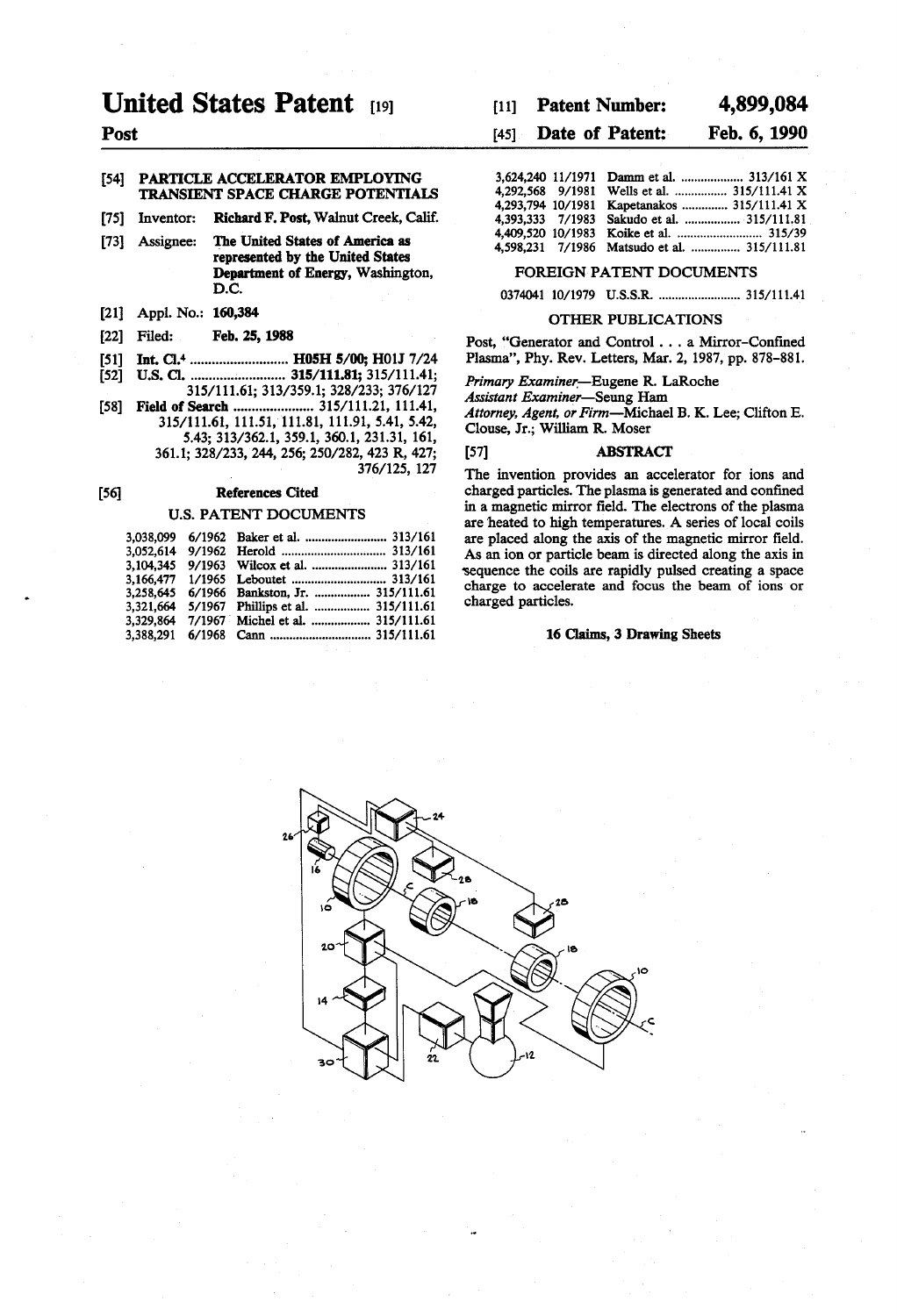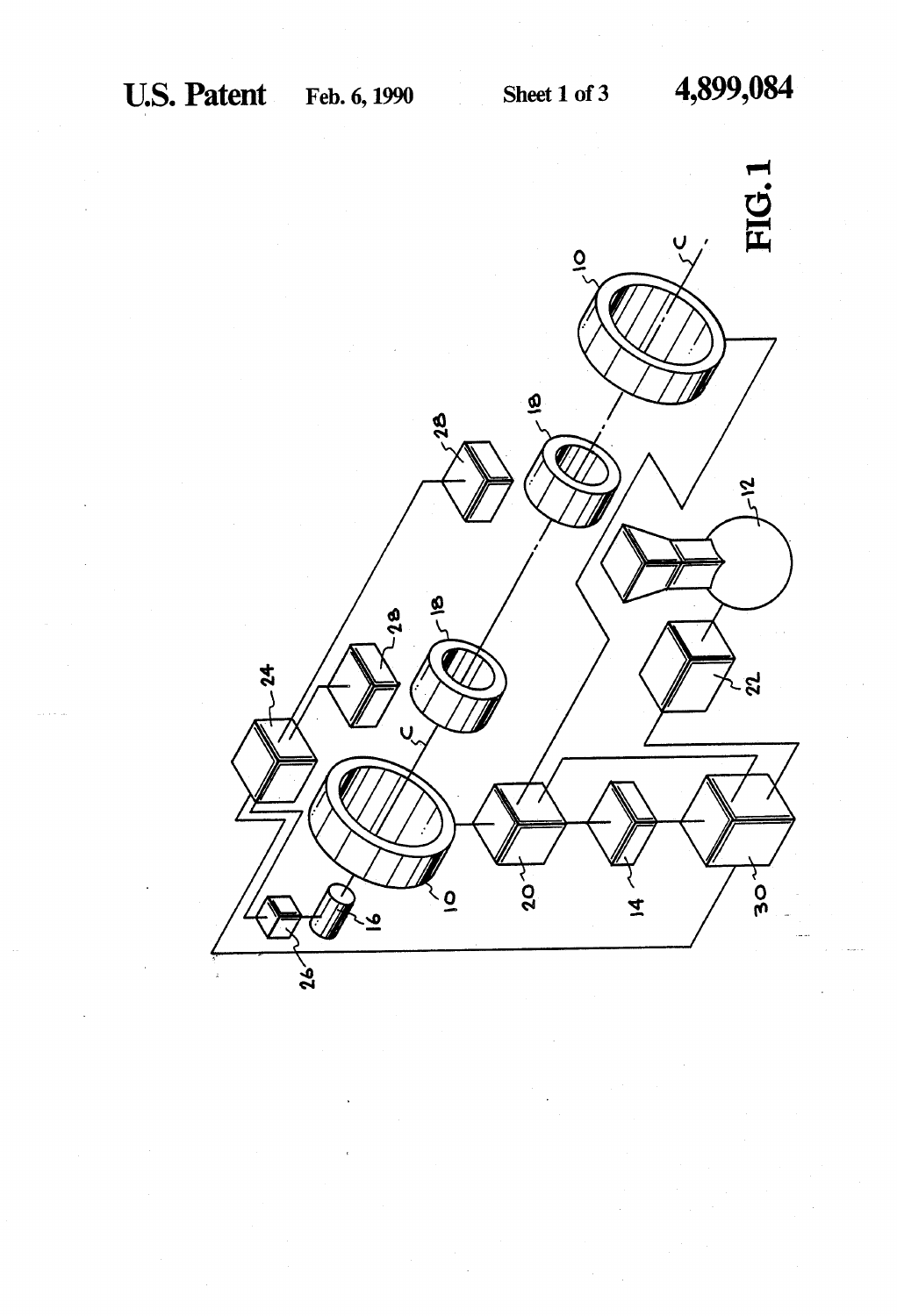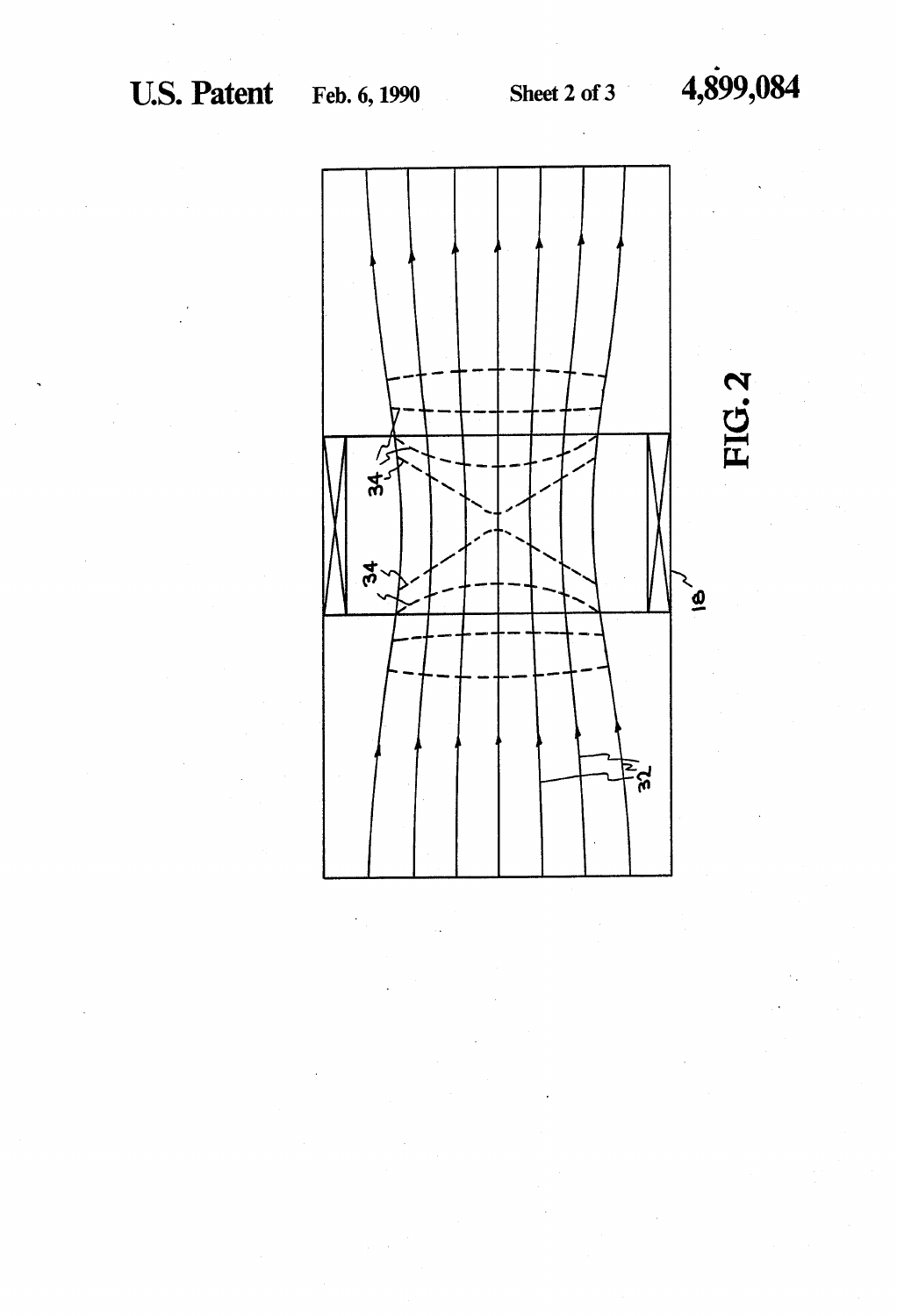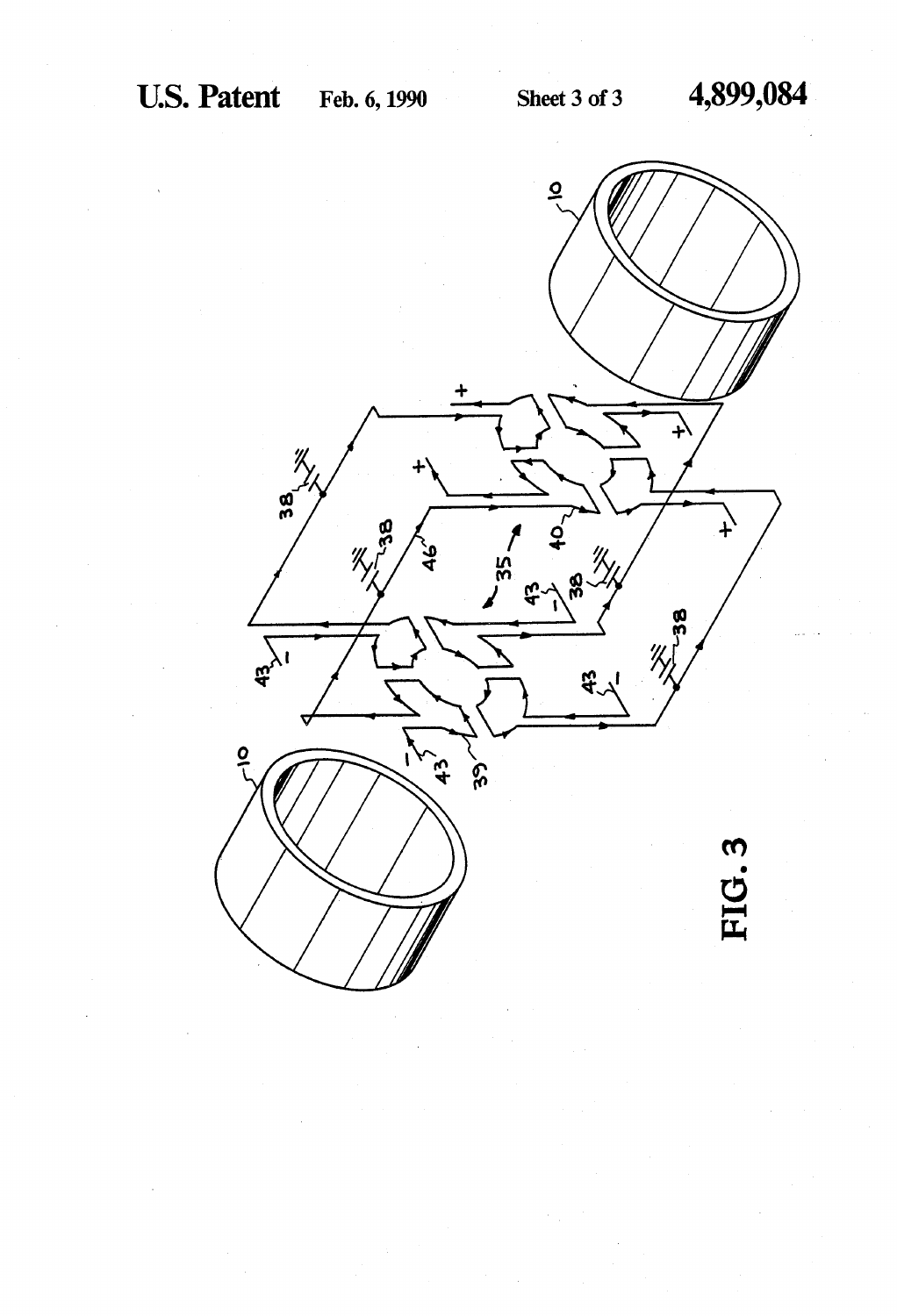5

### PARTICLE ACCELERATOR EMPLOYING TRANSIENT SPACE CHARGE POTENTIALS

#### BACKGROUND OF THE INVENTION

The US. Government has rights in this invention pursuant to Contract No. W-7405-ENG-48 between the U. S. Department of Energy and the University of Cali fornia, for the operation of Lawrence Livermore Na tional Laboratory.

This invention relates to a particle accelerator which utilizes a space charge transiently created in a heated plasma.

In the field of particle accelerators, over the last few decades several different techniques have been used to <sup>15</sup> accelerate and direct ions or charged particles. Differ ent techniques are used to establish an electric field used to accelerate the nuclear particle. In many accelerators magnetic fields are used to guide the accelerated particles. Many of the particle accelerators in the field of the  $20$ invention are described in THE STATE OF PARTI CLE ACCELERATORS AND HIGH ENERGY<br>PHYSICS, AIP Conference Proceedings No. 92, edited by R. A. Carrigan, F. R. Hudson, and M. Month, American Institute of Physics, 1982. 25

An example of the use of space charge to accelerate ions was the Pleade experiment. This experiment demonstrated the acceleration of a low energy ion beam using a positive space charge to accelerate the ions. In Pleade 400 watts of c.w. microwave power at approxi- 30 mately 2800 MHz was applied to a plasma near one end<br>of a magnetic mirror type field. The steady state microwave power at one end of the magnetic type mirror field continuously expelled electrons from the local region creating a steady local positive space charge. 35 The positive local space charge was used to accelerate positively charged particles or ions. Since the magnetic' mirror fields and the rate of generation of new ions and electrons by the microwave power were both constant in Pleade, the energy to which ions could be accelerated 40 in this type of system was strongly limited to values of at most a few kiloelectron volts. This limitation comes about because the plasma ions were continually being expelled from the region of positive potential by the very presence of the potential itself. Thus the Pleade 45 type of particle accelerator is inherently limited to the acceleration of locally generated ions to modest kinetic energies. Furthermore, because this technique results in the generation of steady potentials it is not possible to use it in a multi-staged accelerator, since the net change 50 in energy of any ion injected from outside the potential region is zero. (Injected ions are first decelerated, then accelerated back to their original energy, in passing through a region of steady potential.)

### SUMMARY OF THE INVENTION

An object of the invention is to provide a simple and inexpensive apparatus to accelerate ions or charged particles.

Another object of the invention is to provide a tem-60 porally controlled positive space charge in such an accelerator.

Additional objects, advantages and novel features of the invention will be set forth in part in the description which follows, and in part will become apparent to 65 those skilled in the art upon examination of the following or may be learned by practice of the invention. The objects and advantages of the invention may be realized

and attained by means of the instrumentalities and com binations particularly pointed out in the appended claims.

The invention comprises a plasma composed of high energy electrons and lower temperature ions held in a magnetic field created by magnetic mirrors. Local mirrors are sequentially pulsed to create local regions of space charge which sequentially accelerate an ion or charged particle beam.

#### BRIEF DESCRIPTION OF THE DRAWINGS

The accompanying drawings, which are incorpo rated and form a part of the specification, illustrate embodiments of the invention and, together with the description, serve to explain the principles of the inven tion.

FIG. 1 is an illustration of one embodiment of the invention.

FIG. 2 is an illustration of the magnetic field lines near a local coil.

FIG. 3 is an illustration of another embodiment of the invention.

### DESCRIPTIONS OF THE PREFERRED EMBODIMENTS

55 FIG. 1 is an illustration of one embodiment of the invention, which is discussed in "Generation and Con trol of High Transient Electrical Potentials within a Mirror-Confined Plasma," by Richard F. Post, PHYSI-CAL REVIEW LETTERS, Vol. 58, No. 9, pp. 878-881, Mar. 2, 1987 incorporated by reference. In this embodiment, magnetic mirrors 10 are used to create dc mirror cells in a magnetic mirror type magnetic field, which will be used to hold a hot electron plasma. Since this requires that the magnetic field created by the magnetic mirrors 10 be a continuous magnetic field the magnetic mirrors 10 are powered by a continuous power source 20. These magnetic mirrors 10 may have a mirror ratio on the order of two. A mirror ratio is defined as the ratio between the strongest point of the magnetic field along the magnetic mirror axis C-C and the weakest point of the magnetic field within the magnetic mirror and along its axis. Microwave source 12 is positioned to create and heat a plasma consisting of high energy electrons and lower energy ions held in the magnetic field. Since the microwave source 12 continuously provides energy to the plasma, the microwave source 12 is powered by a continuous power source 22. Additional heating could be accomplished by slow adiabatic magnetic compression of a pre-heated plasma using the magnetic mirrors 10 (or additional coils) in addition to or in place of the microwave source 12. Power source 14 adds a slowly increasing voltage to the dc component provided by power source 20 of the magnetic mirrors 10. The slowly increasing voltage slowly increases the magnetic field of the magnetic mirrors and the magnetic field between them, causing adiabatic compression. The plasma electrons would be heated to high temperatures (which in this application is defined as kiloelectron to megaelectron volt tempera-<br>tures) and would typically be allowed to approach a collisional state such that its electron distribution function would attain a quasistatic loss-cone shape. The as to cause only a minor perturbation of the confining fields.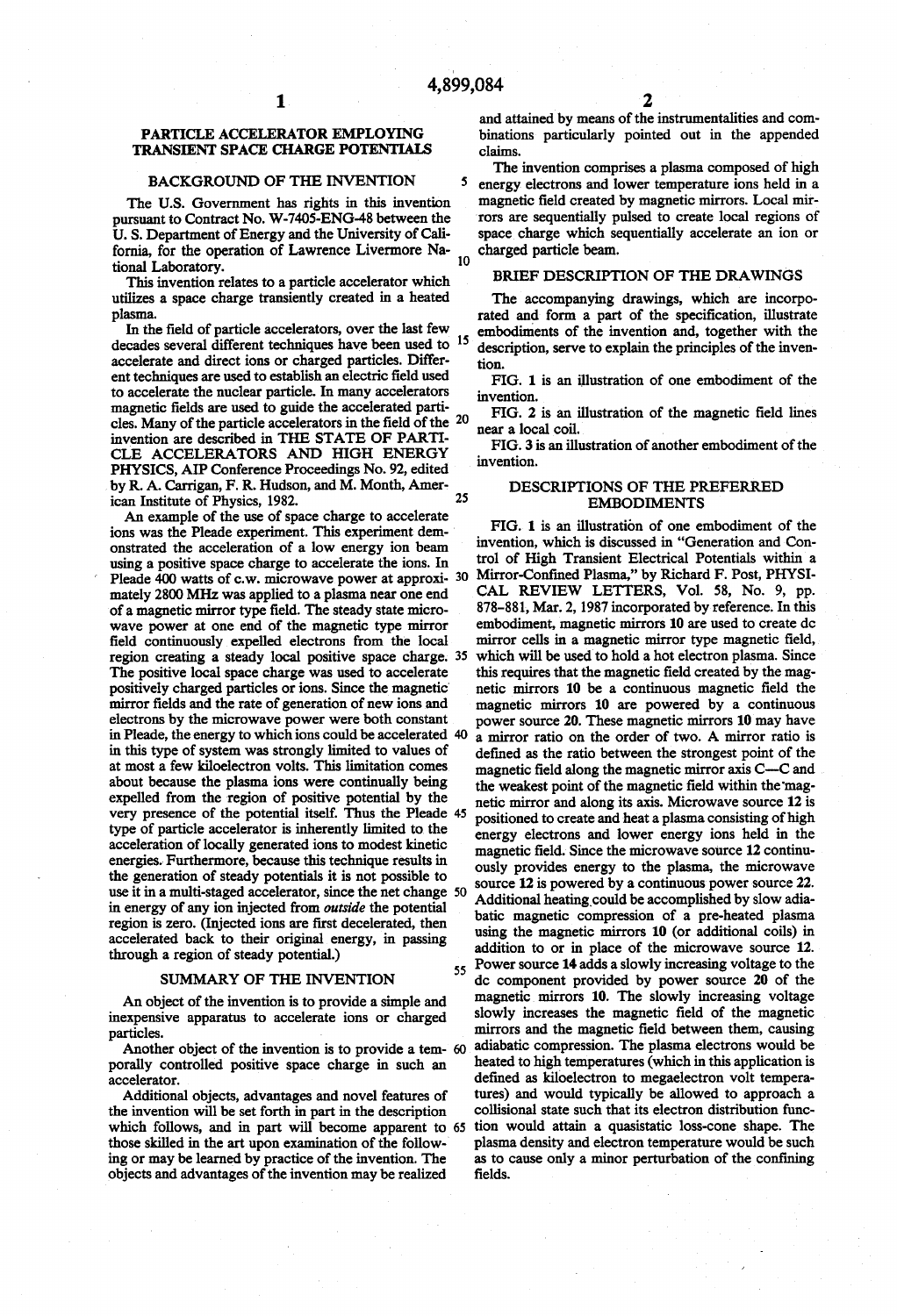Ion or particle beam source 16 introduces spacially bunched ions or charged particles on a path along the axis of the magnetic mirror. As the ions or charged particles pass the local coils 18, each local coil is rapidly pulsed up in current. The local coils 18 produce a local 5 mirror, the height of which is comparable to, or larger than, that of the magnetic mirrors 10. As the local coil's field increases, hot electrons begin to be expelled from the region by the increasing field. On a sufficiently rapid time scale, however, the plasma jons would be essen-  $10$ time scale, however, the plasma ions would be essen tially motionless, because of their heavy mass and low kinetic temperature. At this point the plasma quasineu trality constraint would step in; i.e., a positive potential would arise within the plasma of just such a magnitude as to preserve near equality between the electron and <sup>15</sup> plasma ion density. The resulting positive space charge, which creates the positive potential, thereby accelerates the positively charged ions or charged particles in the injected beam. To successively accelerate a group of ions or charged particles, the local coils 18 are pulsed 20 sequentially in time with the arrival of these particles. Since local coils 18 must be pulsed in sychronism with the ion or particle beam source 16, the power source or switch 26 for the ion or particle beam source  $16$  must be  $25$ <br>securently by a times  $24$  which also controls the names governed by a timer 24 which also controls the power sources or switches 28 for the local coils 18.

Timer or switch 30 controls timer 24 and power supplies 14, 20 and 22 to allow a cyclicly generated adiabatically compressed plasma.

As will be discussed below, the advantage of the invention is that not only can the local potential be very large (of order several megavolts) but also that its distri bution in space and time can be accurately controlled by spatial and temporal variation of the applied magnetic  $_{35}$ field. Since the applied magnetic field can be easily tailored, the invention provides an effective means for the external control of space charge accelerating fields which can in turn control and focus the accelerated particle beams. This feature distinguishes the present 40 invention from other accelerators that attempt to use space charge potentials for accelerators but do not have as effective a means for their control.'

FIG. 2 illustrates the magnetic field in the region of a local coil 18. The magnetic field lines  $32$  are generated  $_{45}$ by the magnetic mirrors 10 and the local coils 18. In this embodiment, the magnetic mirrors 10 create a constant 5000 G field along the axis of the magnetic mirror field. The local coil 18 also generates a 5000 G field. Each local coil is 10 cm long. Near the region of the local coil  $\zeta_0$ the magnetic field lines 32 are compressed. As shown by theory in the article "Generation and Control of High Transient Electrical Potentials within a Mirror-Con fined Plasma," by Richard F. Post, PHYSICAL RE-VIEW LETTERS, Vol. 58, No. 9, pgs 878-881, Mar. 2, 55 1987, which is incorporated by reference, electrical equipotential lines 34 are determined by and congruent with lines of constant magnetic intensity. The curvature of the electrical equipotential lines 34 can be such as to cause focusing of the ion beam. This effect can act to provide a focused and spatially controlled ion or charged particle beam. It is apparent that by modifying the shape of the local coil 18 and that of the magnetic mirrors 10, one could shape the electrical equipotentials mirrors 10, one could shape the electrical equipotentials so as to have a substantial degree of control over both 65 the focusing and the bunching of the beam, but not necessarily subject to the intrinsic focusing-defocusing nature of conventional (vacuum) accelerating fields,

since the accelerating fields are here of space-charge origin.

Magnetic-fusion research demonstrates that low-den sity hot-electron plasmas can be made highly stable against both MHD and high-frequency wave-particle instabilities. MHD instabilities are well controlled by high-order multipole (magnetic well) fields. Also the fact that a critical parameter for the onset of high fre quency instabilities, namely,  $w_{pe}^2/w_{ce}^2$  (where  $w_{pe}$  is the frequency of the ions and  $w_{ce}$  is the frequency of the electrons) can be made small (of the order 0.01 in the embodiment given), when coupled with the relativisti cally induced spread of electron-cyclotron frequencies, makes the appearance of significant levels of high-frequency instabilities highly improbable. A. Goede, G. J. Brakenhoff, H. J. Hopman, and P. Massman, in the Physical Review Letters, Volume 27, beginning at page 1044 (1971) and R. A. Dandl et al. in Plasma Physics and Controlled Fusion Research (IAEA, Vienna, 1969) Volume 2 beginning at page 435, describe in more detail how to prevent instabilities in low-density hot-electron plasmas. \_

30 FIG. 3 is a schematic diagram of part of another embodiment of the invention. The embodiment shown in FIG. 3 is like the embodiment shown in FIG. 1. One difference in the embodiment illustrated in FIG. 3 is that in FIG. 3 each local coil 35 is made of a plurality of segments to create a series of segmented local coils 35. A segment of the first local coil 39 is electronically connected to one segment of the second local coil 40 by a transmission line 46. Segmenting the local coil de creases the inductance of the circuit and therefore de creases the voltage required to drive the coil current to high values in the short times demanded. Pulses running along each transmission line 43 will sequentially pulse the segments of the local coils 35. Capacitors 38 are added to shape the pulse and vary the pulse transmission time so that the segmented local coils are pulsed at a' time that will cause the ion or charged particle beam to be accelerated. Therefore another difference in the embodiment illustrated in FIG. 3 is that instead of mak ing the local coils 18 electronically independent and controlled by timer 24 and powered by power supply 28 as in FIG. 1, the segments are connected in series and powered by a pulse running along the transmission lines 43 with the transmission lines 43 and capacitors 38 act ing as timers. The transmission lines 43 would be at tached to a switch or timer similar to timer 24 in FIG. 1, and the mirrors would be attached to an electrical system similar to the system in FIG. 1.

The foregoing description of preferred embodiments of the invention have been presented for purposes of illustration and description. It is not intended to be exhaustive or to limit the invention to the precise form disclosed, and obviously many modifications and variations are possible in light of the above teaching. The embodiments were chosen and described in order to best explain the principles of the invention and its prac tical application to thereby enable others skilled in the art to best utilize the invention in various embodiments and with various modifications as are suited to the particular use contemplated. It is intended that the scope of the invention be defined by the claims appended hereto. I claim:

1. An method of accelerating ions or charged parti cles, comprising the steps of:

generating a plasma of electrons and ions confined in a magnetic mirror field with a central axis;